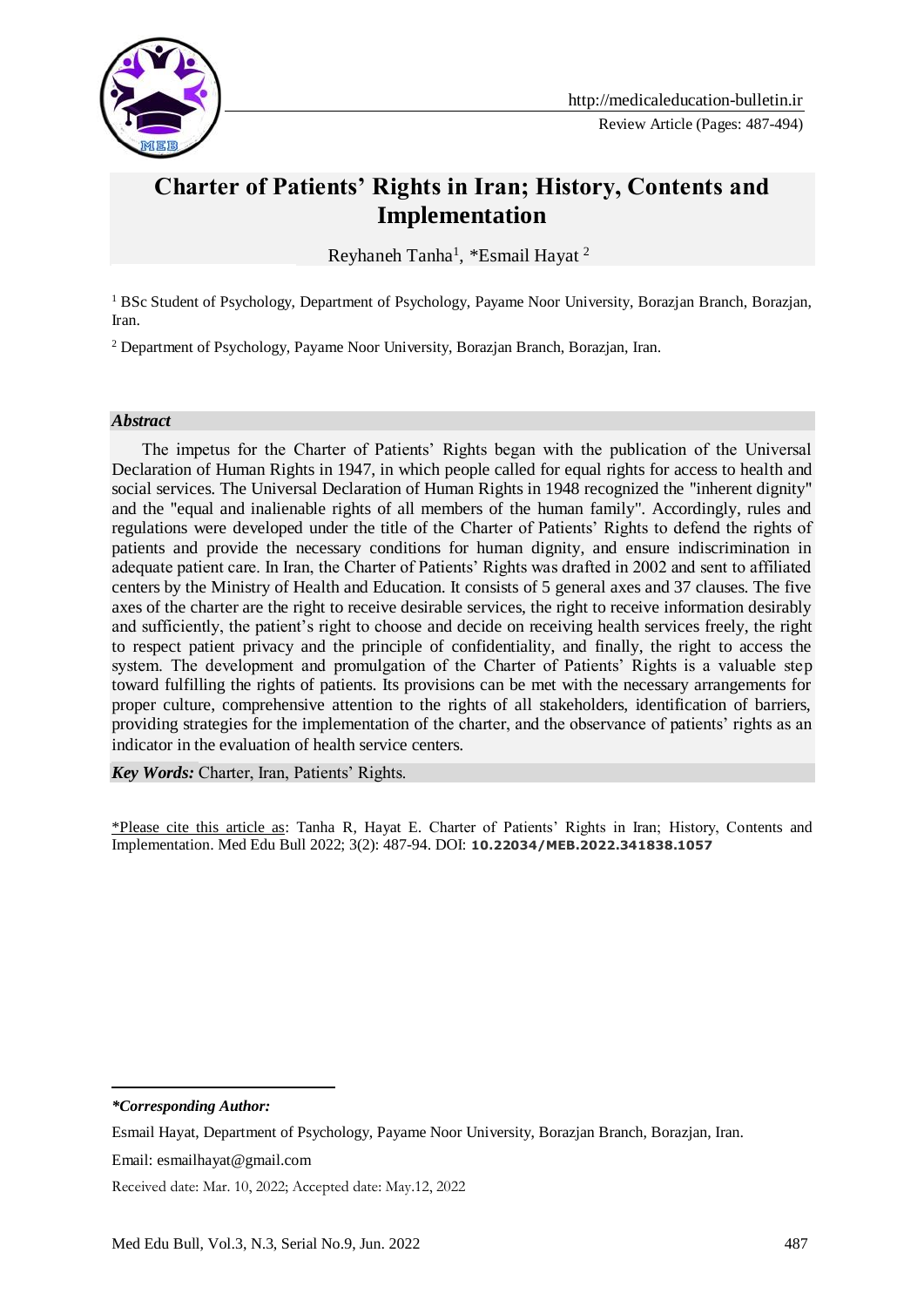# **1- Introduction**

 The hospital is an unfamiliar and strange place where the patient walks in worried about their health and is confronted with an image contrary to their familiar environment. The ruling system, painting and decorations, contractual relations, silence, and temporary noises make the patient miss the intimacy and affection of their home in the hospital environment. Separation from loved ones and the unfamiliar hospital environment threaten the patient's need for love and belonging. The patient feels inactive and neutral; their clothes and belongings are temporarily taken away, they meet unknown faces, including doctors and nurses, and the unpredictability of their fate causes the patient to lose their sense of personal identity to a large extent. The smell of medicine, unfamiliar noises, and endless commuting disturb their peace. The arrival of an injured patient, the screams and moans of other patients and their companions, the death of other patients, the efforts of the treatment staff, and the presence of modern equipment with different sounds all add to their suffering. Furthermore, illness makes a person feel insecure and think that the border between health and illness is extremely narrow and the distance between death and life very short. As a result, they are terrified and feel that their loved ones cannot support them in returning to health and life. So, out of desperation, the patient turns to the treatment group for help. When the feeling of security is threatened, the patient feels lonely and helpless and has to endure the pain alone in the distressful hospital environment.

For reducing the pain and respecting the rights of patients, countries have developed and approved a set of patients' rights under the "Patient Rights Charter", which health organizations are required to implement (1). The Charter of Patients'

Rights is for the defense of human rights and preserving their dignity and honor. It ensures that in case of illness, especially in medical emergencies, adequate care is taken of the body, soul, and health of patients without discrimination in age, gender, and financial status in an environment full of respect and with the desired quality (2).

# **2- History**

 Rights are derived from the respect for individuals in a social context (3), and the patient's rights are rights that are necessary and deserved for a patient (4). In other words, the patient's rights are the observance of legitimate and reasonable physical, mental, spiritual, and social needs, crystallized in the form of standards, laws, and treatment regulations, which the treatment team is responsible and obliged to implement and comply with (5). The UN Universal Declaration of Human Rights (in particular Article 25, which refers to the right to health and medical care worldwide) was the first step in establishing the concept of patients' rights; where "the inherent dignity, equal and inalienable rights of all human beings as the foundation of freedom, justice, and peace in the world" are recognized.

The Declaration of the Rights of Patients was first published in 1948 by the National Nursing Union in response to patients' expectations, the legal principles of informed consent, the confidentiality of information, preservation of patient dignity, and non-discriminatory admission (6). Accordingly, rules and regulations were developed under the Charter of Patients' Rights to defend the patients' rights, create the foundation for their dignity in all stages of their relationship with medical centers, and ensure nondiscrimination in the appropriate patient care in an environment full of respect and high quality (7). Its observance by nurses, physicians, and other health professionals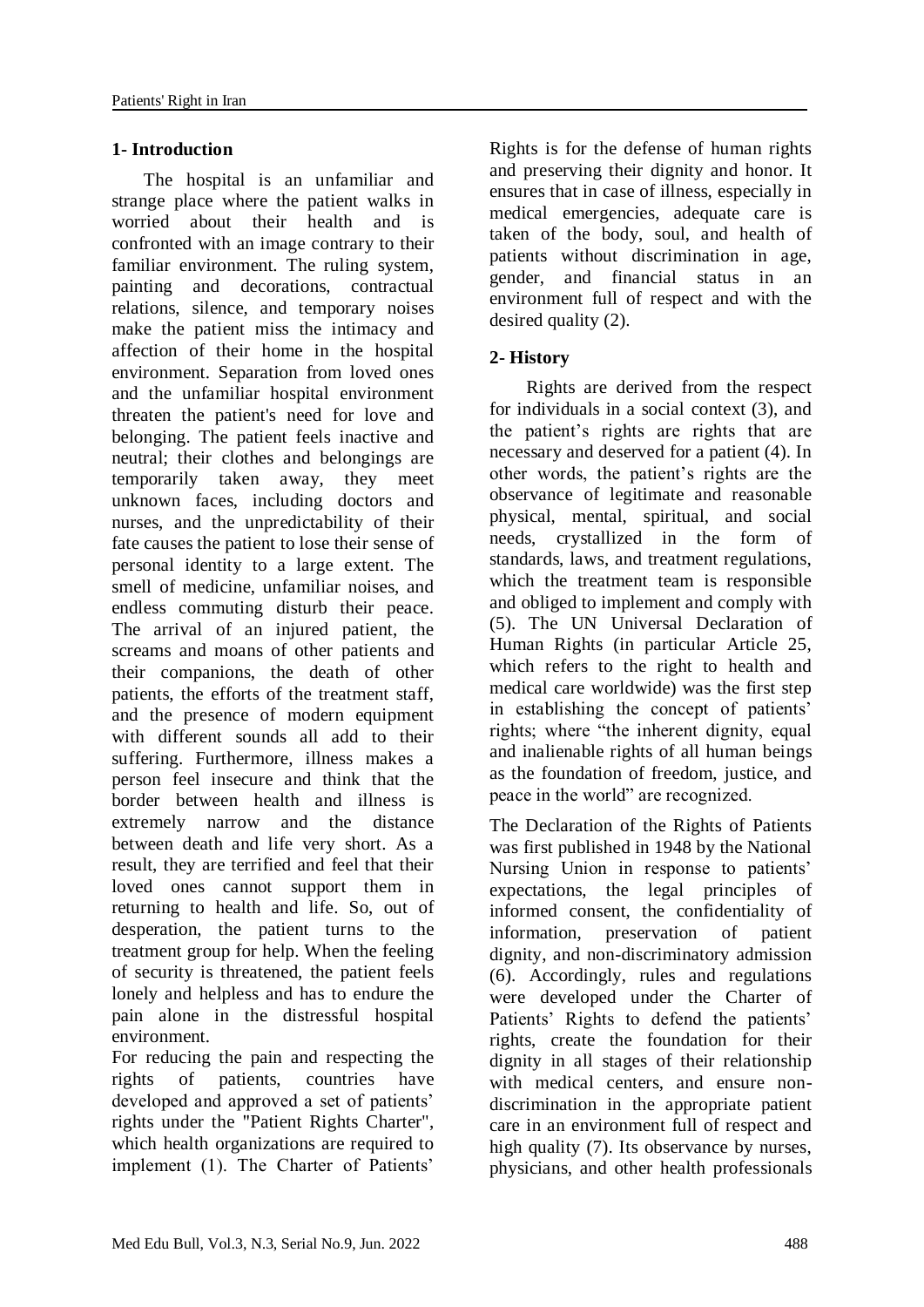improves patient care and increases their satisfaction and the efficiency of the health system (8). The American Health Association defines the purpose of paying attention to the patients' rights as the observance of the legitimate and reasonable physical, mental, spiritual, and social needs of the patient, formulated in the form of standard treatment rules and regulations, which the treatment team are responsible and obliged to implement and observe (9). The 1948 Universal Declaration of Human Rights recognized the "inherent dignity" and the "equal and inalienable rights of all members of the human family". Based on the fundamental worth and equality of all human beings, the concept of patients' rights was also developed. In other words, what the patient received as a human being from doctors and the health services was recognized as a fundamental human right. Patients' rights vary in different countries and jurisdictions according to the prevailing culture and social norms. Different models of communication between patient and physician have been developed and have informed the patients about their rights (10). However, it was after the significant scientific and medical achievements of the 1970s when patients' rights became increasingly important, which is also often due to pressure from patient support organizations (11).

# **3- Concepts**

**3-1. Patient:** A person who presents themselves to a service provider to receive health care services.

**3-2. Law:** A set of rules and regulations governing a society that recognizes special privileges and powers for individuals.

**3-3. Human rights**: In all languages, it means what is right and deserving for human beings.

**3-4. Patients' rights:** Patients' rights are defined as what is necessary and deserving for the patient (12).

# **4- Charter of Human Rights in different countries**

 The Charter of Patients' Rights is recognized in many countries, including the United States, Canada, the United Kingdom, France, Italy, Czech Republic, Australia, Sweden, Hong Kong, and Japan, which require hospitals to comply with them (13-18). Some of these rights are the right to proper and high-quality care and treatment, information, the confidentiality of information, informed consent, vote, the right to health education, privacy, the right to rest and die with dignity, the right to object and complain, and the right to compensation (19-24). The World Health Organization considers patients' rights as rights of individuals in the health care system, which health care providers are required to observe (25). The World Health Organization emphasizes the cooperation of patients, physicians, and nurses to provide appropriate conditions for the protection of patients' rights (26). Experiences from the implementation of the Charter of Patients' Rights show the improvement of the relationship between the patient and health care workers (27).

# **5- Charter of Patients' Rights in Iran**

 Each member of society is committed to preserving and respecting the dignity of human beings, in particular in the event of illness. Human dignity is one of the basic principles in the constitution of the Islamic Republic of Iran, and the government is obliged to provide health services for each individual in the country. Accordingly, the provision of health services should be fair and based on respect for the rights and the patients' dignity. In recent decades, medical interventions have expanded following the substantial progress of sciences, especially medicine, the emergence of modern treatment methods, and the advancement of medical science technologies. This has created many ethical challenges, especially for patients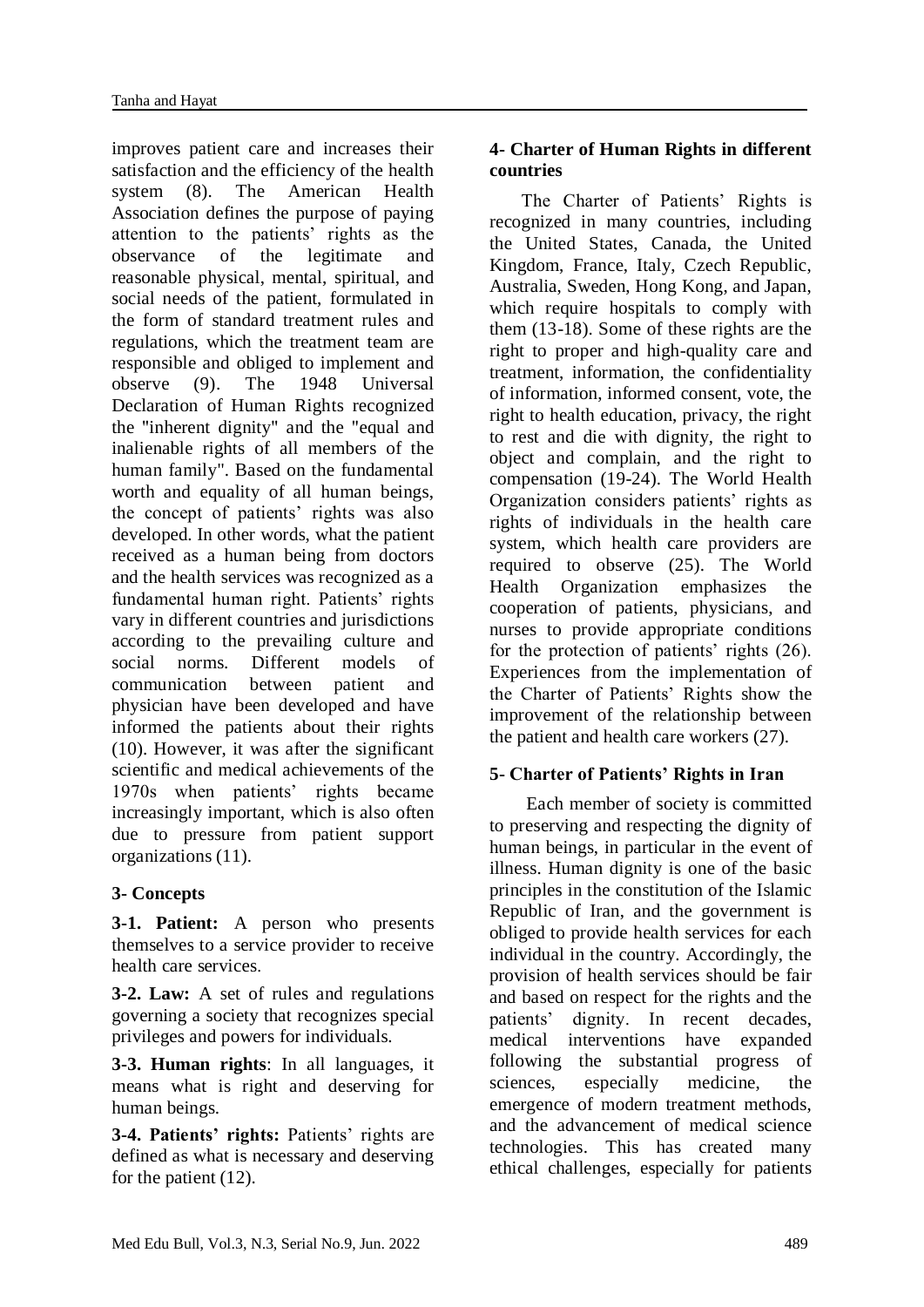as one of the most vulnerable social groups. An efficient health system requires the active participation of recipients and providers of health services. Appropriate and honest communication, respect for personal and professional values, and recognition of differences are necessary for optimal patient care (26). Physical, mental, spiritual, and social health are important aspects of human existence, and based on Article 29 of the Constitution, their provision is a significant obligation of the Iranian government (27). The Ministry of Health and Medical Education is responsible for the provision of health services and compliance with the Charter of Patients' Rights for members of the community. This charter is based on human values, the Islamic and Iranian cultural principles, and the inherent dignity of all recipients of health services and aims to maintain, promote, and strengthen the relationship between providers and recipients of health services (28).

In Iran, the Charter of Patients' Rights was drafted in 2002 and sent to affiliated centers by the Deputy Minister of Health of the Ministry of Health and Medical Education. The proposed and amended text of the Patient Rights Charter was approved by the Policy Council of the Ministry of Health and Medical Education on November 25, 2009. The new charter in the form of five general axes and 17 clauses was announced to all universities by the Ministry on November 30, 2009. Its provisions are discussed below:

#### **5-1. Vision and value**

According to the National Constitution, respecting human dignity is one of the basic principles, and the government is obliged to provide healthcare services for all citizens. All citizens are committed to maintain and respect human dignity. This fact is more important when individuals are suffering from illness. Therefore, providing healthcare must be based on justice and observing human dignity and

patient's rights. The charter has been adjusted regarding dignity, Islamic-Iranian values, and it is also based upon the principle of equal intrinsic dignity for all recipients of health services. The charter aims to maintain, enhance, and consolidate humane relationships between the recipients and providers of health services.

#### **5-2. Iranian patient's rights charter**

*Chapter 1***: Every individual has the right to receive appropriate health care services.**

#### **-providing healthcare must be based on:**

1-1) Respecting human dignity, cultural values, and religious beliefs;

1-2) Loyalty, equity, politeness and in association with kindness;

1-3) Freedom from any discrimination based on ethnicity, culture, religion, disease or gender;

1-4) Up-to-date knowledge;

1-5) Priority of patients' interest;

1-6) Justice and therapeutic priorities of patients in terms of health resource allocation;

1-7) Coordination of all aspects of care including prevention, diagnosis, treatment and rehabilitation;

1-8) Avoidance of causing unnecessary pain, suffering and limitation. This must be along with providing all basic and necessary welfare needs;

1-9) Focus on vulnerable groups of the society including children, pregnant women, elderly, mental patients, prisoners, mental and physical handicaps, and abandoned children;

1-10) Timely responses to patients' needs;

1-11) Considering certain variables such as language, age, and gender of health care recipients;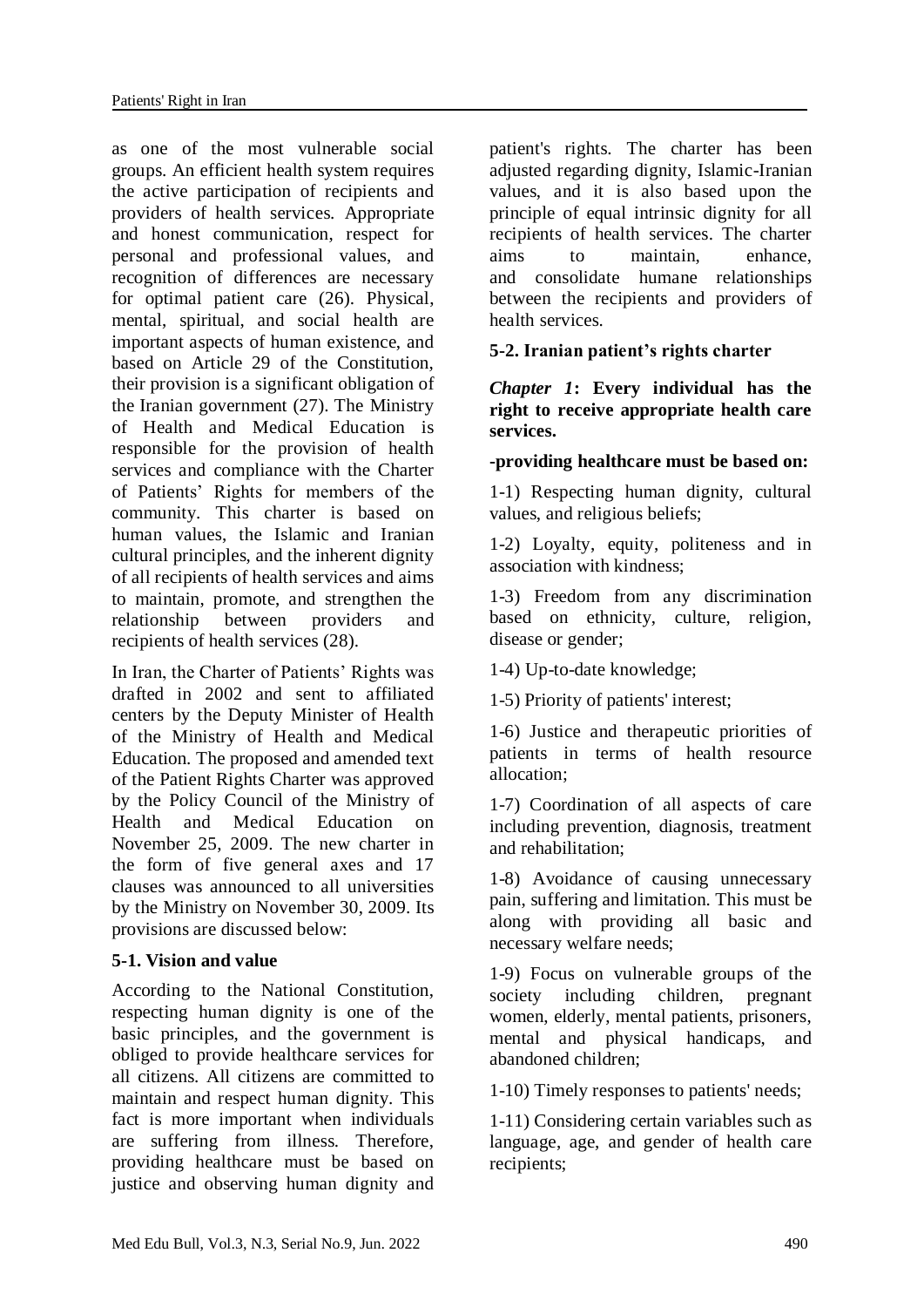1-12) Ignoring medical costs in case of emergency; in none emergency cases it must be based on predefined standards;

1-13) Trying to transfer the patient to a more specialized center if necessary services are not available;

1-14) Providing comfort for terminally ill if death is imminent. Comfort refers to decreasing patients' suffering and pain, to observe their (patients and their families) mental, social, spiritual and moral requirements at the time of death. Dying patients are entitled to be accompanied by a person of their choice.

*Chapter 2***: Every individual has the right to receive a sufficient amount of desired information.**

**2-1) The information must contain the following:**

2-1-1) Patient's rights charter upon reception;

2-1-2) Standards and predictable costs of hospitalization including medical and nonmedical services, insurance standards, and introduction to supportive systems upon reception;

2-1-3) Name, professional position, and the responsibilities of the members of the medical team in charge of the patient including, physician, nurse, student and their professional relations to each other;

2-1-4) Diagnostic and therapeutic techniques as well as advantages and disadvantages of each technique, its probable risks, side effects, diagnosis, prognosis methods and any information which might affect patients' decision;

2-1-5) How to reach the physician in charge and main members of the medical team during treatment;

2-1-6) All interventions which are conducted with the purpose of research; 2-1-7) Necessary information for treatment follow up.

# **2-2) Information must be offered in following manner:**

2-2 -1) Information must be provided at a proper time with consideration of patient's condition. *i.e*. anxiety, pain, language, education, and comprehension, unless:

- Postponing treatment in order to offer abovementioned information might harm the patient: in this case, information must be released at the proper time after taking necessary steps.

- Patient refuses to receive information despite knowing that they have the right to be informed. This refusal must be accepted if it does not cause serious harm to the patients or others.

2-1-2) Patients are entitled to access all their recorded medical information, receive their copies, and request corrections if necessary.

*Chapter 3***: Every individual has the right to a free choice and decision about receiving healthcare services:**

#### **3-1) The scope of individual choice is:**

3-1-1) To choose their physician and healthcare center according to current regulations;

3-1-2) To choose to receive advice from a consultant;

3-1-3) Voluntary participation in research ensuring their decision will never affect their ongoing care;

3-1-4) To accept or to reject proposed treatments after being informed about the medical consequences of their decisions, except in cases of suicide or harm to others;

3-1-5) Patients' advance directives for times when they are incompetent.

# **3-2) Provisions for individual choice and decision making are:**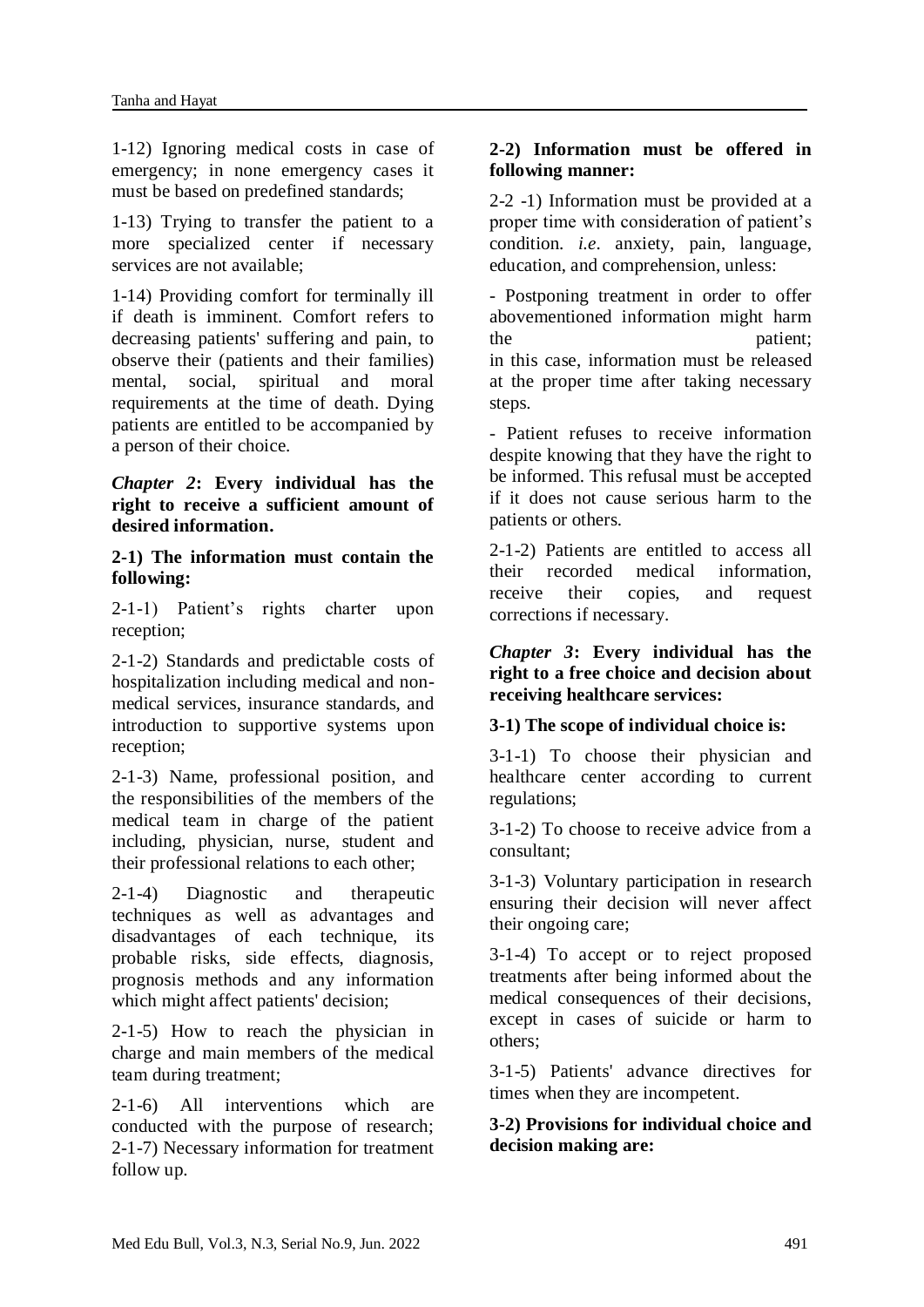3-2-1) Patients must make decisions freely and based on sufficient information as mentioned in chapter 2;

3-2-2) Patients must have been given enough time for decision making.

#### *Chapter 4***: Every individual has the right to privacy and confidentiality.**

4-1) Observing patients' confidentiality is compulsory unless stated in regulations;

4-2) Patients' privacy must be respected at all times, and preparing all requirements to secure such right is necessary;

4-3) Only patients, people authorized by the patient, the law, and the medical team can have access to the information;

4-4) Patients are entitled to enjoy companionship of a person they wish, during diagnostic procedures such as physical examination. Parents can accompany their child during all treatment stages unless there is a medical restriction.

#### *Chapter 5***: Every individual has the right to access an efficient complaint system**

5-1) Every individual has the right to report violations to their rights (subject of the charter) to authority without jeopardizing the quality of the healthcare they receive.

5-2) Every individual has the right to be informed about the result of their complaint.

5-3) Any harm caused by healthcare providers must be dealt with according to the existing regulations as soon as possible.

# **5-3. Final note**

If the patient is not able to make decisions for any reason, all patients' rights mentioned in this charter apply to the surrogate decision maker. However, if the surrogate decision maker is opposed to treatment, against the physician's advice, the physician can demand intervention from related authorities.

If the patient lacks sufficient capacity to make decisions, but can participate in some parts of decision making reasonably, their decision must be respected (30, 31).

## **6- DISCUSSION**

 The Charter of Patients' Rights improves the relationship between the patient and health care workers (32).<br>Patients' awareness of their rights awareness of their rights increases the quality of care and reduces costs. Informing patients, involving them in decision-making, and respecting their rights accelerate their recovery, reduce hospital stays, and prevent irreparable mental and physical injuries (33). Two basic principles should be considered in respecting the rights of patients in medical centers. The first principle is education. Unless patients are informed of their rights, they do not demand respect and cannot express their objections. Also, health care providers (doctors, nurses, etc.) should be aware of patients' rights and the consequences of noncompliance. The second principle is the executive guarantee of the Charter of Patients' Rights.

An organization should be appointed for this purpose independent of the Ministry of Health and Medical Education and under the supervision of the judiciary. Patients need to know how and to whom to go if there is a problem. This idea should be strengthened among health care providers that patients' awareness of their rights and their implementation is one of the priorities of the organization. This way, the hospital can achieve its principal goals in providing effective, efficient, fair, and high-quality services to patients. Although the development and promulgation of the Charter of Patients' Rights is an important step towards the fulfillment of patients' rights, its provisions can be observed after creating proper culture, respecting the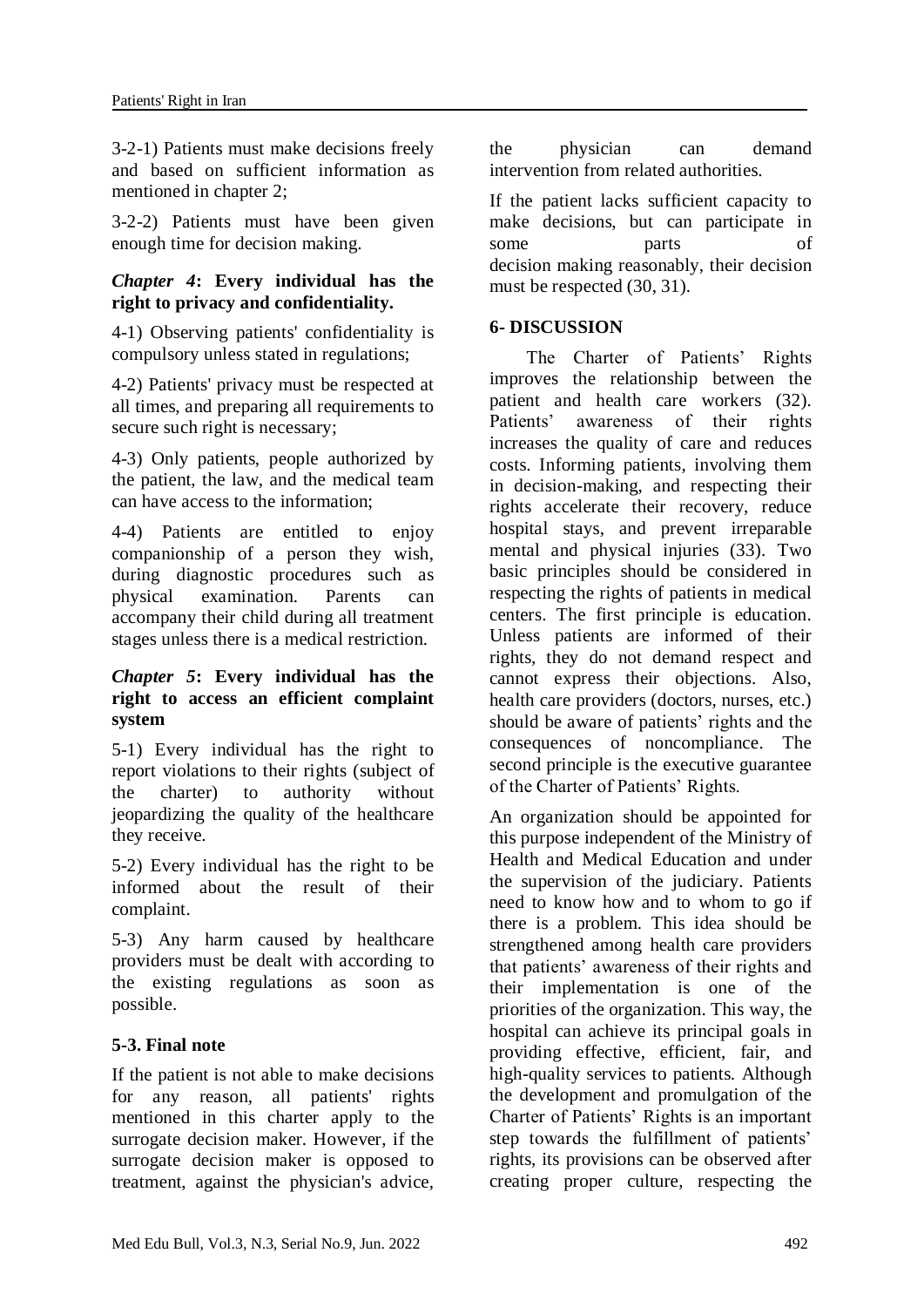rights of stakeholders, identifying obstacles, developing strategies for the implementation of the charter, and the observance of patients' rights as an evaluation indicator of health care centers. In Iran, this charter can be gradually implemented and supervised considering the different conditions and capabilities of medical centers in the country to fully comply with the provisions of patients' rights based on the charter (33-35).

#### **7- CONCLUSION**

 In Iran, the Charter of Patients' Rights was drafted in 2002 and sent to affiliated centers by the Deputy Minister of Health of the Ministry of Health and Medical Education. The charter aims to maintain, enhance, and consolidate relationships between the recipients and providers of health services. The Charter of Patients' Rights is prepared in five general axes and 37 clauses along with the vision and value and a final note. The five axes of the Charter are the right to receive desirable services, the right to receive information desirably and sufficiently, the right to choose and decide on receiving health services freely, the right to privacy and the principle of confidentiality, and finally, the right to access an efficient system of handling the complaints, corresponding to paragraphs 14, 4, 7, 9, and 3, respectively. Although the development and promulgation of the Charter of Patients' Rights is an important step towards fulfilling the rights of patients, its provisions can be observed after creating proper culture, respecting the rights of stakeholders, identifying obstacles, developing strategies for the implementation of the charter, and the observance of patients' rights as an evaluation indicator of health care centers.

#### **8- AUTHORS' CONTRIBUTIONS**

Study conception or design: RT, and EH; Data analyzing and draft manuscript preparation: RT; Critical revision of the paper: EH; Supervision of the research: EH; Final approval of the version to be published: RT, and EH.

## **9- CONFLICT OF INTEREST:** None.

## **10- REFERENCES**

1. Mosadegh Rad AM. Comparative Study of the Patients' Rights Charter in Several Selected Countries and Iran. Social Security Quarterly 2009; 5(14): 705-24.

2. Sedghiani E. Hospital Management. First Edition. Jahan Rayaneh: Tehran; 1998.

3. Choodin V. Ethics in nursing. Translated by: Dehghan Nayyeri N, Jolaee S. Tehran: Mehr Ravash; 2009. Pp.260-72.

4. Atashkhane M. Patients Right. Shiraz: Vice Chancellor of treatment of Iran Social security; 2002.

5. New York State Department of Health. Your Rights as a Hospital Patient in New York State. Available from: https://www.health.ny.gov/publications/1449/.

6. Zareyi A. An overview of patients' rights and responsibilities in the health system. Tehran: Ministry of Health and Medical Education; 2004.

7. Mohammadi E. Study of Knowledge and attitudes of nurses in comparison to legal patient's rights and nurse. Proceedings of the Nurse and the Law Conference. Ministry of Health and Medical Education, Tehran, Iran; 1998.

8. Smeltzer SC, Bare B. Medical -surgical nursing. Philadelphia: Lippincott; 2000: 7 - 8.

9. Parsapoor AR, Bagheri AR, Larijani B. Charter of Patients' Rights in Iran. Iranian Journal of Medical Ethics and History of Medicine. 2009; 3(suppl): 39-47.

10. Leenen, H. J. J. Patients' rights. World Health, 1996; 49 (5): 4-5. World Health Organization.

11. Effterio A. Patients Right. Translated by: Tabrizi M. Tehran: Nazhat; 2009. P. 23.